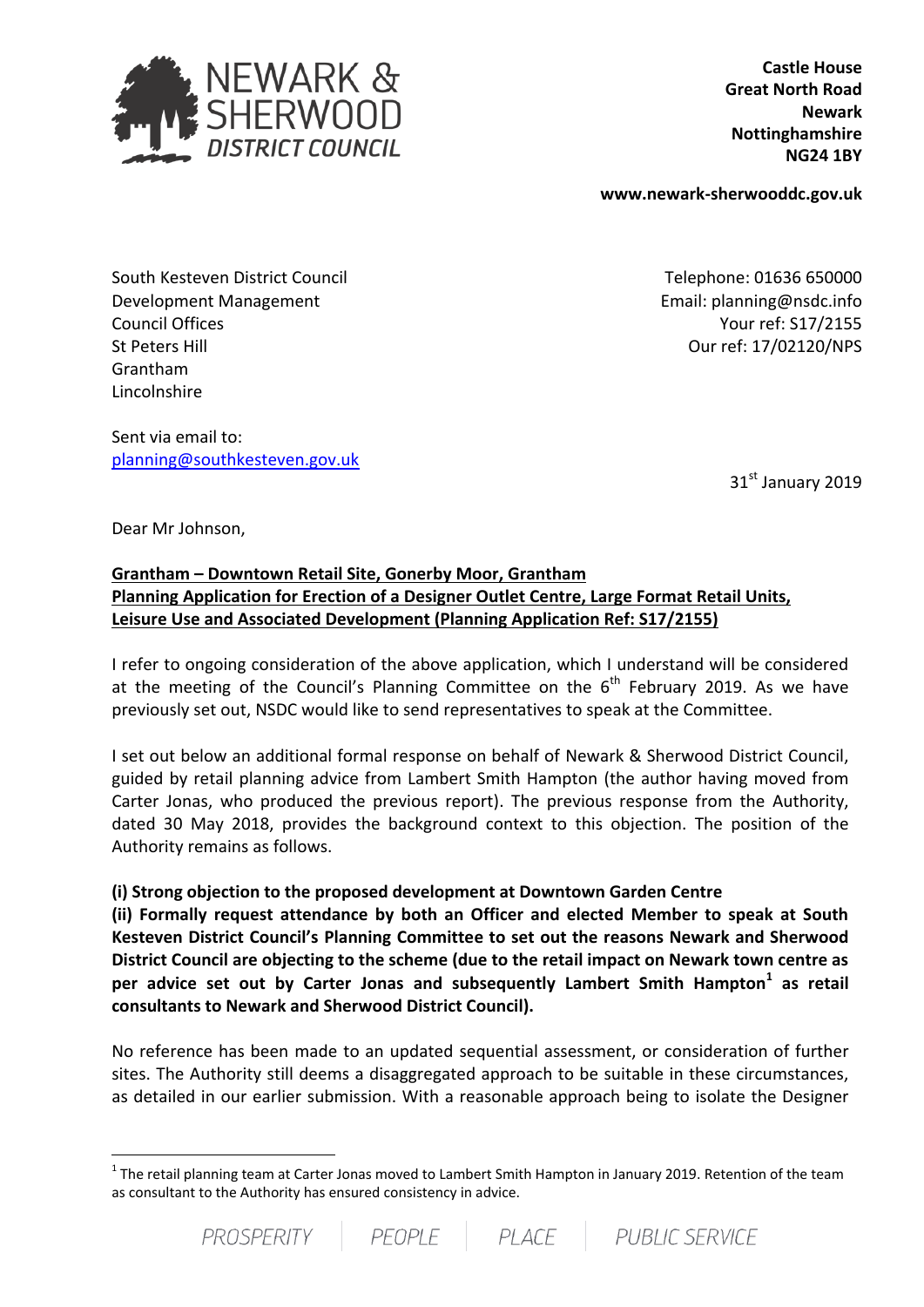Outlet Centre, large format retail, leisure and office elements respectively. On this basis the Authority does not consider the sequential test adequately demonstrated as passed.

Turning to impact, the position of the Authority is based on the cumulative impact of the approved, King 31 scheme and the pending proposal at Downtown. The King 31 scheme represents a valid consent capable of implementation. The legal opinion provided to this Authority confirms that it is therefore incumbent upon the determining Authority to assess the cumulative impact of the two proposals, along with other committed development. Indeed archaeological conditions attached to the King 31 consent have been discharged and a nonmaterial amendment to the scheme was approved earlier this year. This would appear to indicate a strong intention on the part of Buckminster Estates and Rioja Developments to implement their consent.

Turning now to the additional information provided in support of the application. Retail Impact Sensitivity Testing has been carried out, with the applicant's figures forecasting a worst case cumulative impact on Newark Town Centre of 6.79%. Notably this is the single largest town centre impact, with Grantham at 5.26% and Oakham 4.76%. Given the much closer geographic proximity of Grantham Town Centre to the proposal the Authority strongly questions the credibility of the impact assessment. We note that that the level of forecast impact falls below the 8.6% previously estimated by Carter Jonas on behalf of this Authority in February 2018 (previously provided). Notwithstanding this the latest advice provided to this Authority (appended) deems that within the current economic and retail climate even an impact of even 6.8% could be deemed as 'significant adverse', and so contrary to the relevant NPPF test.

The Newark & Sherwood Town Centre & Retail Study (2016) concluded, in respect of Newark Town Centre, that the centre appeared to be performing well against a number of key (health check) performance indicators, but that it remained vulnerable to competition from higher order centres (principally Lincoln and Nottingham), investment in out-of-centre shopping/leisure destinations and the growth in internet shopping. Given that this conclusion dates to 2016, the current challenging state of the retail market and the announced closure of Newark's Town Centre Marks & Spencers store the vulnerability of the Centre has substantially increased.

In this respect the Authority would point to the recent Cribbs Causeway Appeal (APP/P0119/V/17/3170627 – October 2018) where despite Bristol City Centre being considered a "vital and viable shopping centre" and not a "weak or failing centre" it was nevertheless subject to "underlying weaknesses". Here trade diversion, specifically a solus impact of 6.4% on comparison goods turnover, was deemed to have the potential to lead to a significant harmful impact on the Centre's vitality and viability (para(s) 32, 647, 655).

The letter from Fisher German (the agents acting on behalf of Downtown), dated 14<sup>th</sup> November 2018, highlights that a 'significant suite of conditions' have been agreed between SKDC and the applicant, in order to control the proposed development and the existing retail on site. It is also stated that these conditions have been agreed through extensive consultation and negotiation, and in some instances informed by representations – including those from adjoining Authorities. No engagement on the detail of proposed conditions has taken place with this Authority, which would have been welcomed given that the greatest impact is forecast to fall on Newark Town Centre.

In order to mitigate the forecast impact on Newark Town Centre it is proposed to restrict occupation of the 'Designer Outlet Centre' to 'Tier 1 retailers' and to include a 'no poaching